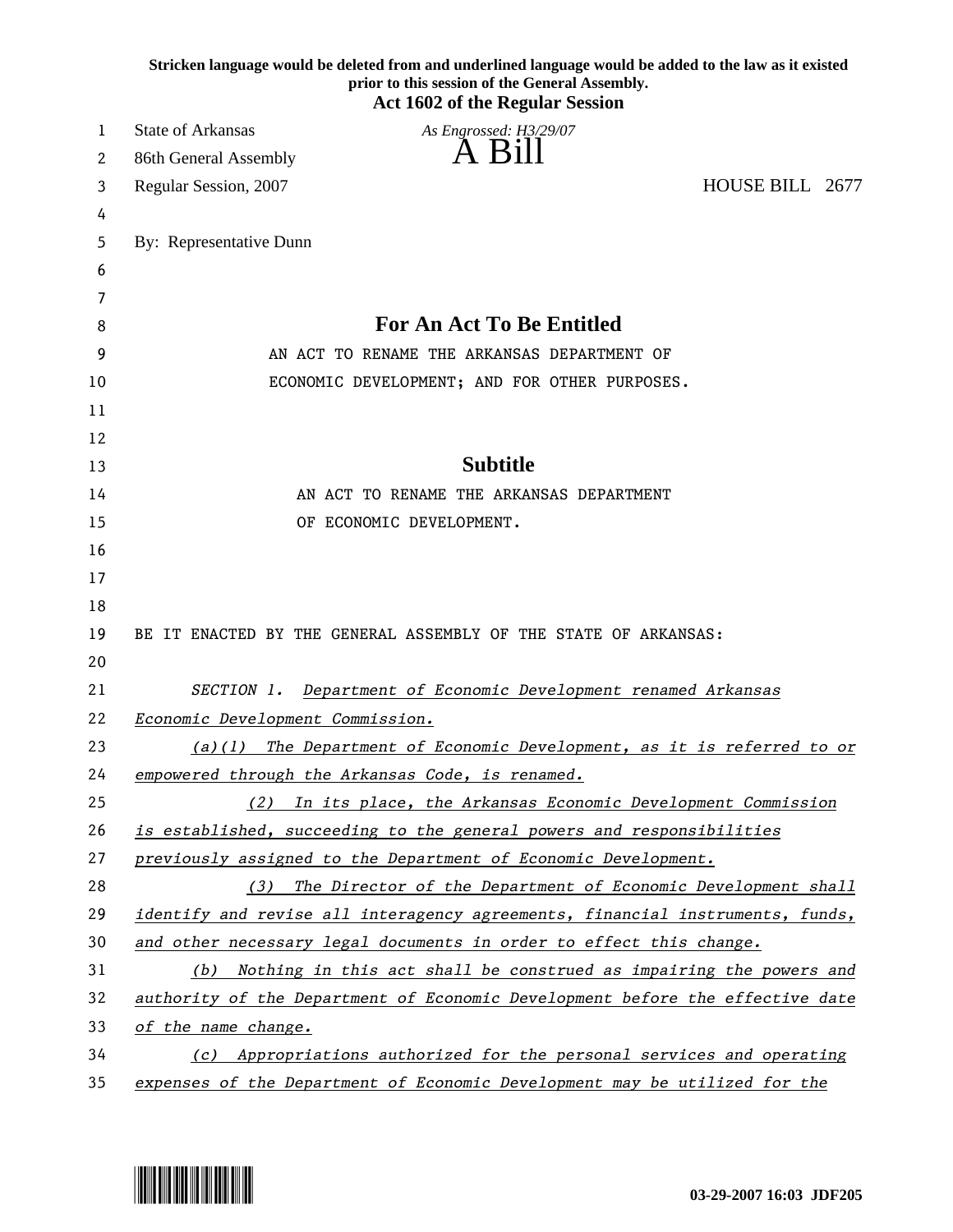**As Engrossed: H3/29/07 HB2677** 

| 1  | personal services and operating expenses of the Arkansas Economic Development      |
|----|------------------------------------------------------------------------------------|
| 2  | Commission.                                                                        |
| 3  |                                                                                    |
| 4  | SECTION 2.<br>Arkansas Economic Development Commission renamed Arkansas            |
| 5  | Economic Development Council.                                                      |
| 6  | $(a)(1)$ The Arkansas Economic Development Commission, as it is referred           |
| 7  | to or empowered through the Arkansas Code, is renamed.                             |
| 8  | In its place, the Arkansas Economic Development Council is<br>(2)                  |
| 9  | established, succeeding to the general powers and responsibilities previously      |
| 10 | assigned to the Arkansas Economic Development Commission.                          |
| 11 | (3)<br>The Chair of the Arkansas Economic Development Commission                   |
| 12 | shall identify and revise all interagency agreements, financial instruments,       |
| 13 | funds, and other necessary legal documents in order to effect this change.         |
| 14 | Nothing in this act shall be construed as impairing the powers and<br>(b)          |
| 15 | authority of the Arkansas Economic Development Commission before the               |
| 16 | effective date of the name change.                                                 |
| 17 | (c) Appropriations authorized for the personal services and operating              |
| 18 | expenses of the Arkansas Economic Development Commission may be utilized for       |
| 19 | the personal services and operating expenses of the Arkansas Economic              |
| 20 | Development Council.                                                               |
| 21 |                                                                                    |
| 22 | SECTION 3. Arkansas Code § 15-4-201 is amended to read as follows:                 |
| 23 | 15-4-201. Creation.                                                                |
| 24 | There is created and established at the seat of government of this                 |
| 25 | state a commission council to be known as the "Arkansas Economic Development       |
| 26 | Gommission Council", hereinafter referred to as the "eommission council".          |
| 27 |                                                                                    |
| 28 | SECTION 4. Arkansas Code § 25-11-101 is amended to read as follows:                |
| 29 | 25-11-101. Creation - Director - Organization - Personnel.                         |
| 30 | There is created a Department of Economic Development the Arkansas<br>(a)          |
| 31 | Economic Development Commission.                                                   |
| 32 | The executive head of the department shall be the Director of the<br>(b)           |
| 33 | Department of Economic Development Arkansas Economic Development Commission.       |
| 34 | The director shall be appointed by the Governor, with the advice of the            |
| 35 | Arkansas Economic Development <del>Commission</del> Council and the consent of the |
| 36 | Senate, and shall serve at the pleasure of the Governor.                           |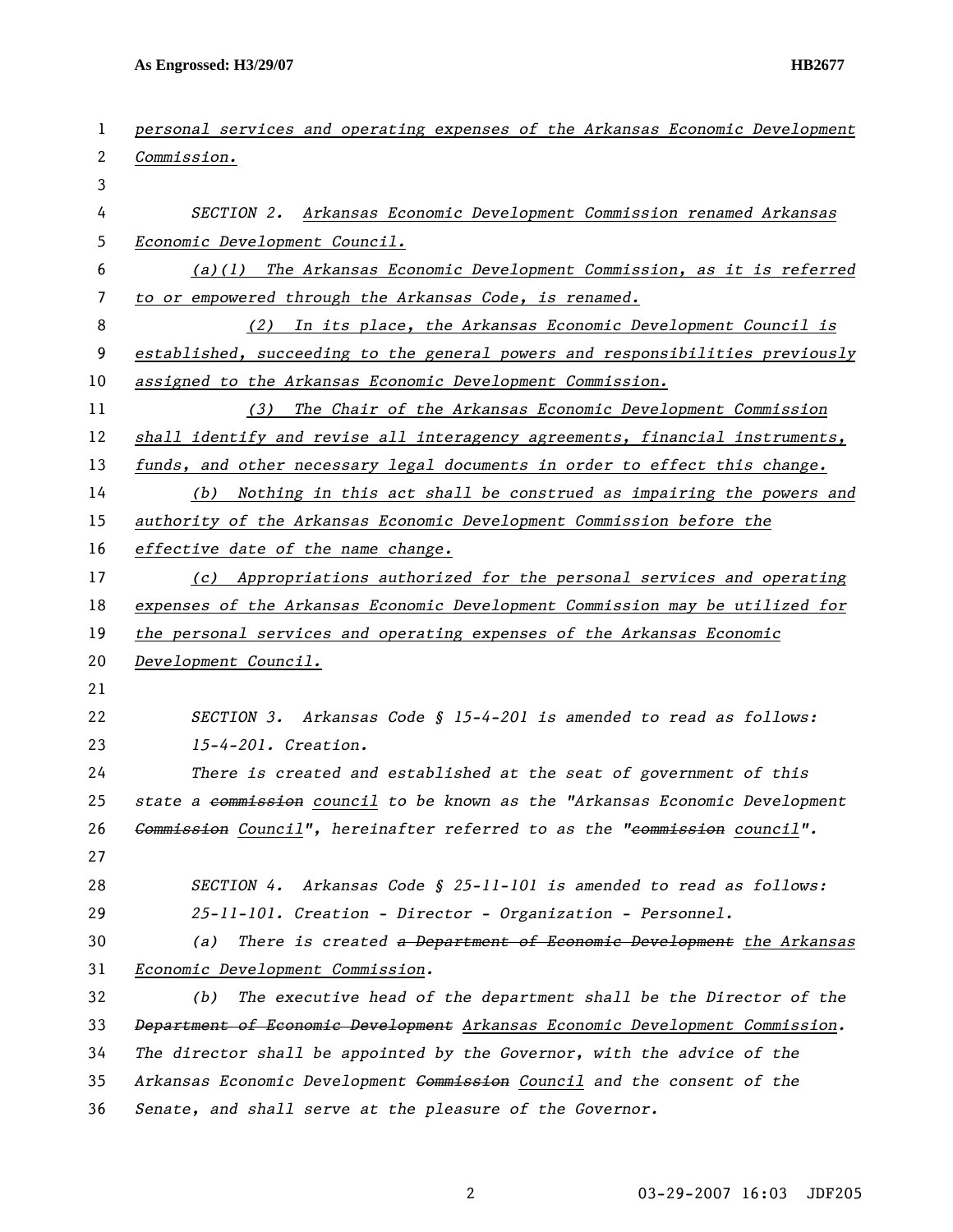## **As Engrossed: H3/29/07 HB2677**

*(c) The department commission shall consist of the divisions which may be necessary to fulfill its purposes and which may be created by law and placed under the department commission.* 

*(d) The director, with the advice and consent of the Governor, shall appoint the heads of the respective divisions. All other personnel of the department commission shall be employed by and shall serve at the pleasure of the director. However, nothing in this section shall be so construed as to reduce any right which an employee of the department commission shall have under any civil service or merit system.* 

*(e) Each division of the department commission shall be under the direction, control, and supervision of the director. The director may delegate his or her functions, powers, and duties to various divisions of the department commission as he or she shall deem desirable and necessary for the effective and efficient operation of the department commission.* 

*SECTION 5. Arkansas Code § 25-11-102 is amended to read as follows: 25-11-102. Arkansas Economic Development Commission.* 

*There is created an Arkansas Economic Development Commission Council, whose membership, authorities, and powers shall be as specified in §§ 15-4- 201 - 15-4-204, 15-4-209, 15-4-212, and 15-4-501 - 15-4-525.* 

*SECTION 6. (a) This act shall not be construed as impairing the continued effectiveness of any rules or orders promulgated or issued by the Department of Economic Development or the Arkansas Economic Development* 

*Commission before the effective date of this act.* 

*(b) This act shall not be construed as extinguishing or otherwise affecting the unexpired terms of any current members of the Arkansas Economic Development Commission.*

*SECTION 7. The Arkansas Code Revision Commission shall make all changes in the Arkansas Code necessary to effectuate the intent of this act. SECTION 8. EMERGENCY CLAUSE. It is found and determined by the General Assembly of the State of Arkansas that this act renames the Department of Economic Development and the Arkansas Economic Development* 

*Commission and that the ideal time to implement these names changes is at the*